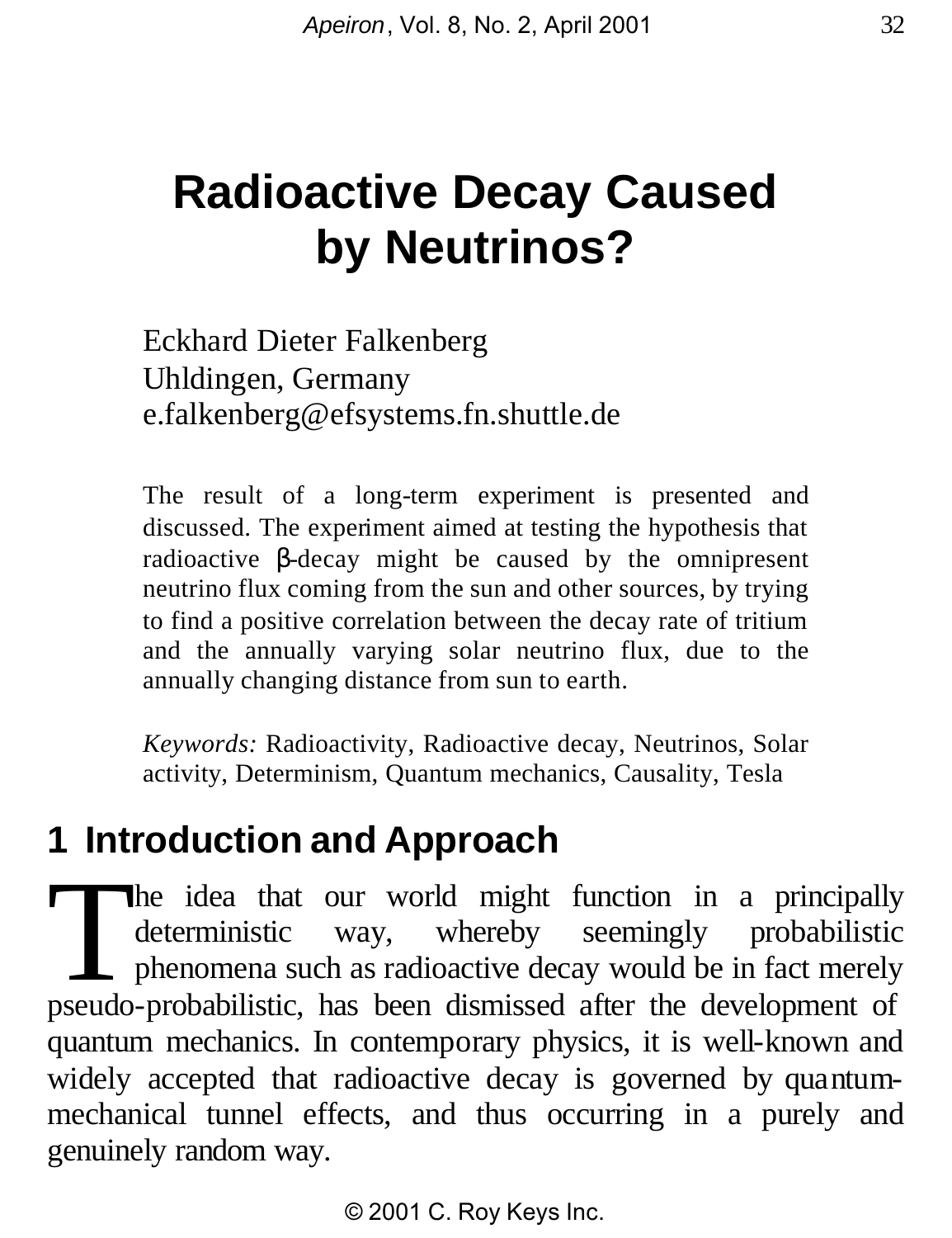Dependencies of radioactive decay rates on various parameters such as temperature, pressure, electric and magnetic fields, and molecular structures were measured [*e.g.,* 1, 2]. Those measurements reveal most often only very small dependencies, and it is doubtful whether they really challenge the supposed principle of genuinely probabilistic phenomena, since they possibly can be explained in terms of more or less small variations of the quantum-mechanic tunnelling parameters.

Especially in the early days after detecting the phenomenon of radioactivity, there have been speculations that radioactive decay might be caused by hitherto unknown, external causes, and thus might not occur in a genuinely random way. Most famous is Albert Einstein's metaphor "God is not a gambler." Not quite so well known is Nicola Tesla's speculation that radioactivity might be caused by small particles which are omnipresent and capable of passing any (non-radioactive) matter almost without leaving any traces [3].

Neutrinos fit that description very well. A part of the omnipresent neutrinos come from the sun. The distance from sun to earth varies periodically with a period of 365 days, with the minimum distance around mid January and the maximum distance around mid July. Consequently, the solar neutrino flux on earth should change approx. sinusoidally throughout the year, with the maximum around mid January and the minimum around mid July, under the assumption that the number of neutrinos produced by the sun and radiated towards the earth remains fairly stable. The relative peak amplitude of the annual neutrino flux variation on earth should in this case be approx.  $\pm 3.3\%$ . If Nicola Tesla were right, there should be some periodic, approx. sinusoidal variation of the decay rate of radioactive substances, with a period of 365 days and its positive peak around mid January.

In the early 1980s, I performed an experiment which took one and a half years, in order to test a part of that hypothesis. The approach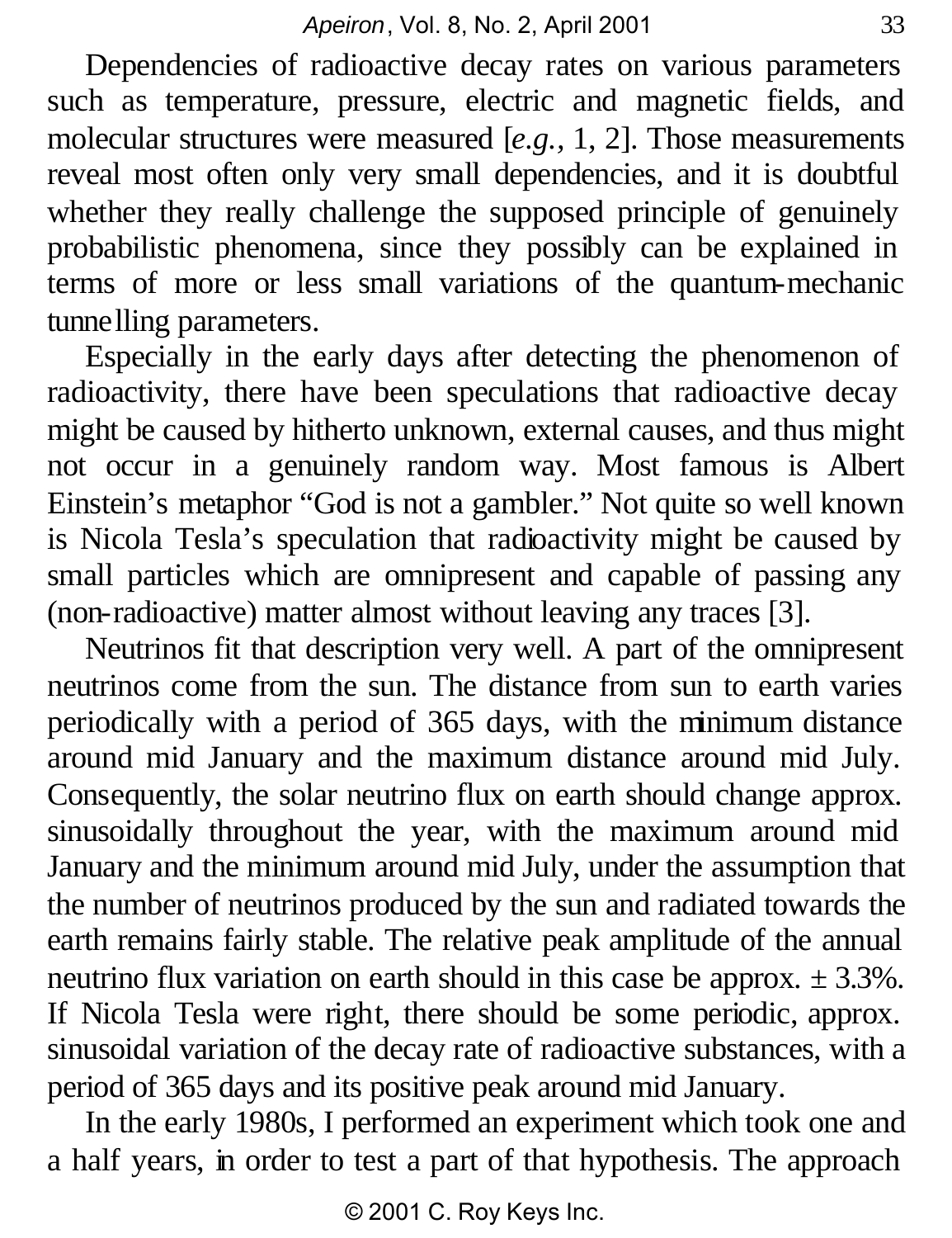was to monitor the β-decay rate of tritium and to analyze the resulting decay curve, whether there would be any periodic deviation from the aperiodic decay.

Note that whenever the term 'periodic' is used in this paper, it means 'periodic with a period of 365 days', unless stated otherwise.

### **2 Apparatus**

A strip of phosphorescent material containing tritium was placed in front of an array of photo diodes. The sum of the photo currents was amplified, low-pass-filtered and displayed on a 31/2-digit display. A block diagram of the apparatus is shown in Figure 1.

Special care was taken to avoid any effects from summer/winter temperature differences, humidity changes and other unwanted seasonal effects and long-term drifts. The phosphorescent material and the adjacent array of photo diodes were placed in a small lightand air-proof, sealed container. A precisely stabilized power supply was used. For amplification, a low-offset, low-drift operational amplifier was applied. The limiting frequency of the low pass was approx. 1/min. The overall temperature drift of the monitoring system was  $+0.35\%$  C. The critical parts of the system were thoroughly shielded against light and electromagnetic radiation, and put into a temperature-stabilized container. A precision PID temperature controller kept the temperature in the container at  $23.0^{\circ}$ C, with  $\pm 0.01^{\circ}$ C short-term stability and  $\pm 0.08^{\circ}$ C long-term stability. The apparatus was placed and operated in a basement where the temperature was almost independent from seasonal changes,  $17 \pm 2^{\circ}$ C.

By these measures, noise as well as long-term drifts of the monitoring system were kept to a minimum, better than  $\pm 0.1\%$ , including the rounding error of the 31/2-digit display.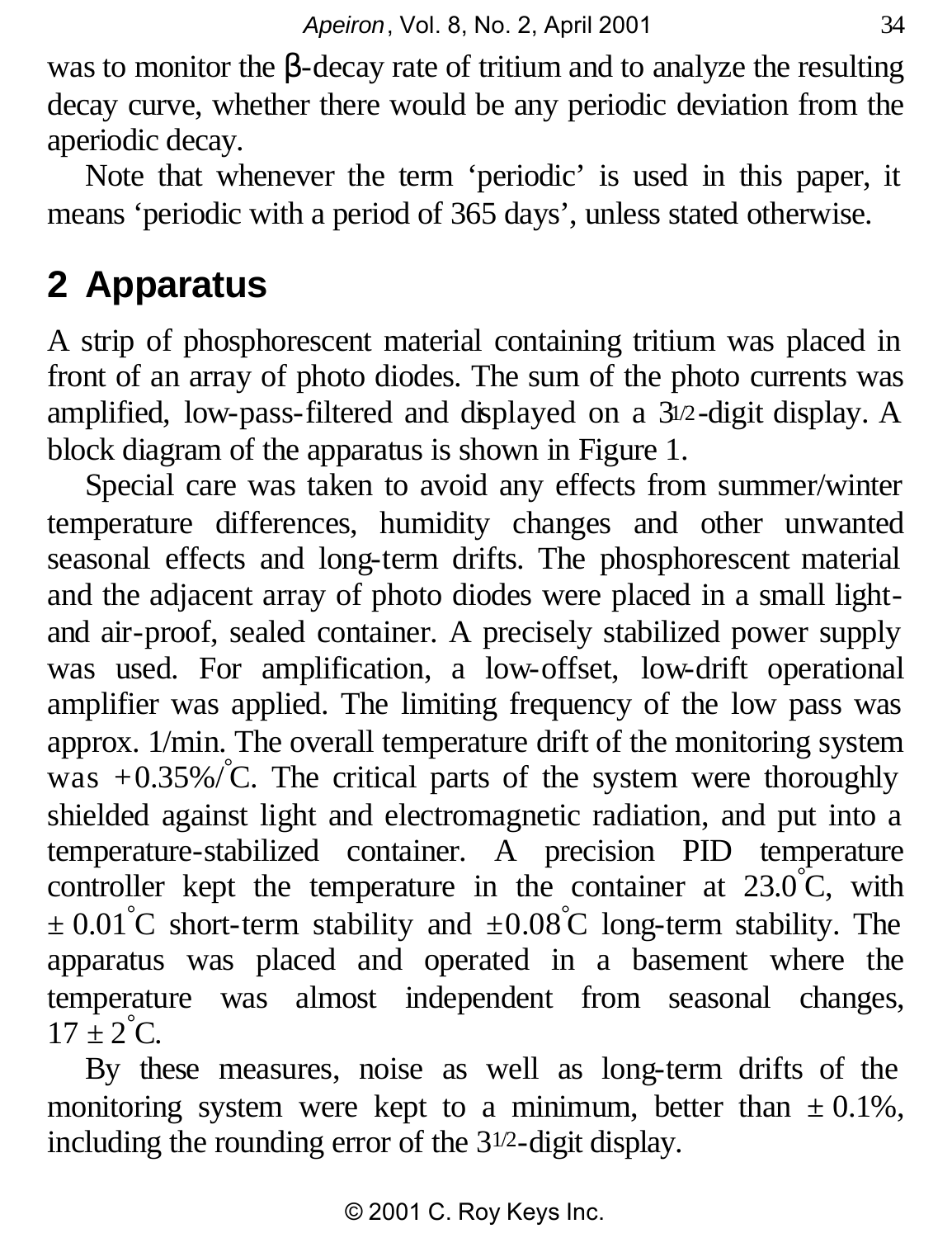

**Figure 1:** Block diagram of the apparatus

## **3 Experimental Results and Data Analysis**

The experiment was performed from fall 1980 to spring 1982, for 553 days. The stability of the apparatus was tested in an initial phase of the experiment. It was verified that there was no short- or long-term noise larger than the expected experimental error  $(\pm 0.1\%)$ . In particular, there were no detectable differences between measurements taken during the day compared to those taken at night. After that initial phase altogether  $n = 73$  measurements were recorded, approx. one per week. The raw experimental data *M*(*t*) are graphically represented in Figure 2.

The data in Figure 2 are the combined result of the decay of tritium, the degradation of the phosphorescent material, and other degradation effects. This overall decay and degradation is significantly faster than the decay of tritium alone.

Due to the long-term stability of the apparatus and the suppression of seasonal changes of the external conditions, it is a reasonable assumption that degradation took place in an aperiodic way.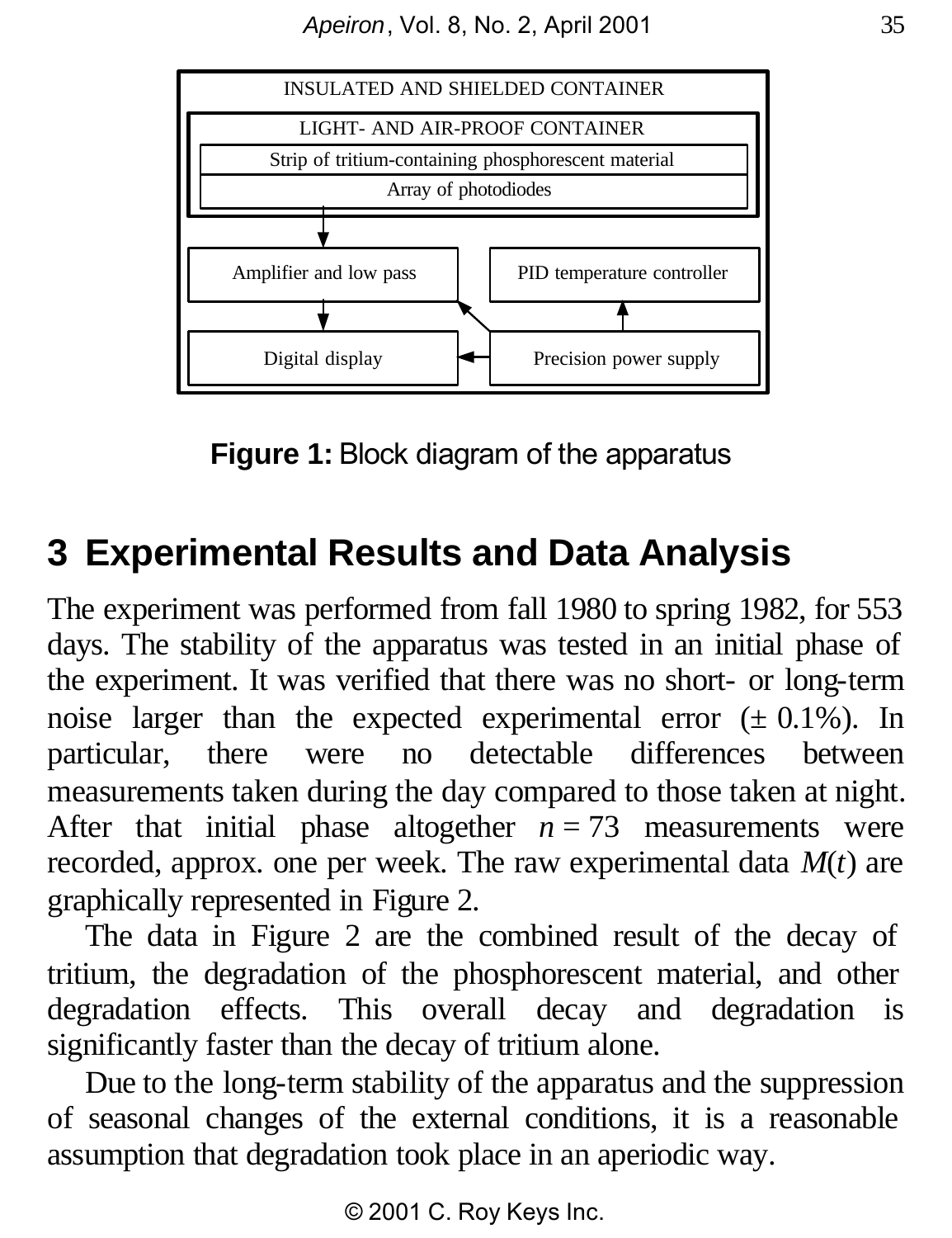

**Legend:** Abscissa: Time t in days; t = 0 is 1 January 1981, 0.00 MET **Ordinate**: Measured values  $M(t)$ ;  $n = 73$  measurements

The degradation is partially dependent on the decay rate of tritium. The experimental data are therefore, in any case, not matched by a plain exponential function. However, if one makes the usual assumption that tritium, like any other radioactive matter, decays exponentially, the data will be matched by an aperiodic function, regardless of the dependency of the degradation on the decay rate of tritium.

The degradation is practically not calculable, but nevertheless empirically derivable from the experimental data, by finding an aperiodic function matching them reasonably well.

If the decay rate of tritium varies periodically, the experimental data will show some periodic deviation from that aperiodic function, and vice versa, if there is any periodic deviation from an aperiodic function, it will be due to a periodic variation of the decay rate of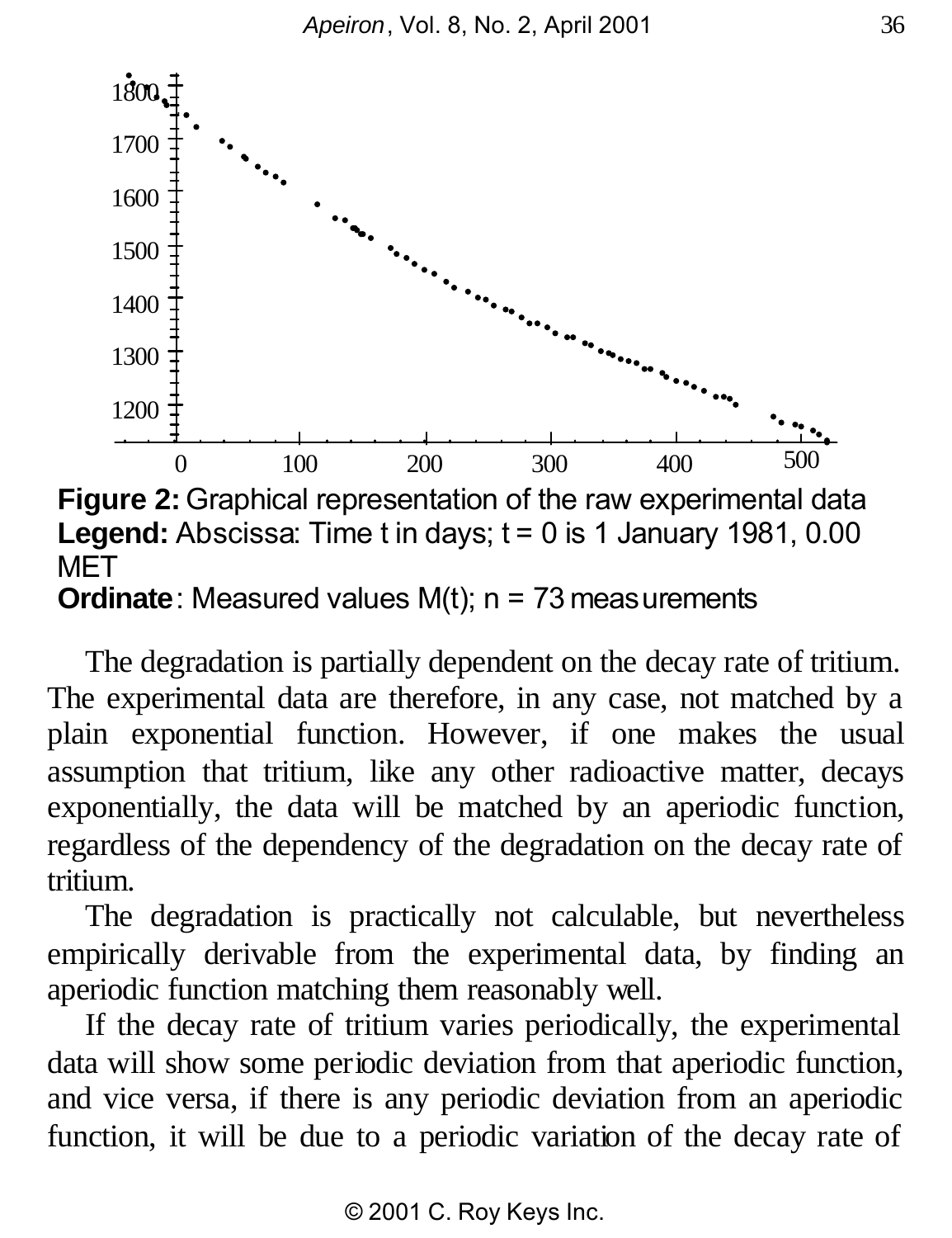tritium, provided the apparatus was indeed suppressing seasonal changes of the external conditions reliably.

In order to determine whether there are any significant periodic deviations from an aperiodic function, the experimental data were subjected to the following analysis procedure. It aims at a clear separation of the inevitable aperiodic decay and degradation effects from potential periodic effects:

**I** Specification of an aperiodic function  $A(t)$ , such that the standard deviation  $S_a$  of the n experimental data  $M(t)$  from  $A(t)$  becomes a minimum.  $S_a$  is calculated on the basis of the relative differences  $R(t)$  in the following way:

$$
R(t_i) = \frac{M(t_i) - A(t_i)}{A(t)}
$$
 for  $i = 1..n$   

$$
S_a = \sqrt{\frac{\dot{a}_{i} = I_{..n}[(R(t_i))^2]}{n-1}}
$$

***D*** minimum 
$$
S_{am}
$$
 ***D*** best fitting  $A_o(t)$ 

**II** Specification of a cosine function  $P(t)$  with a period of 365 days, such that the standard deviation  $S_p$  of the *n* relative differences  $R(t)$ from *P*(*t*) becomes a minimum:

$$
S_p = \sqrt{\frac{\dot{a}_{i=1..n}[(R(t_i) - P(t_i))^2]}{n-1}}
$$

 **minimum**  $S_{pm}$  **<b>***P best fitting P<sub>o</sub>*(*t*)

The result of this procedure, *R*(*t*) and the cosine functions presenting the upper and lower bounds for 95% of *R*(*t*), is shown in Figure 3.

One of the best fitting aperiodic functions  $A_o(t)$  has turned out to be a plain exponential function reflecting the decay of tritium (where the factor *d* is the decay rate of tritium, equivalent to its half-life of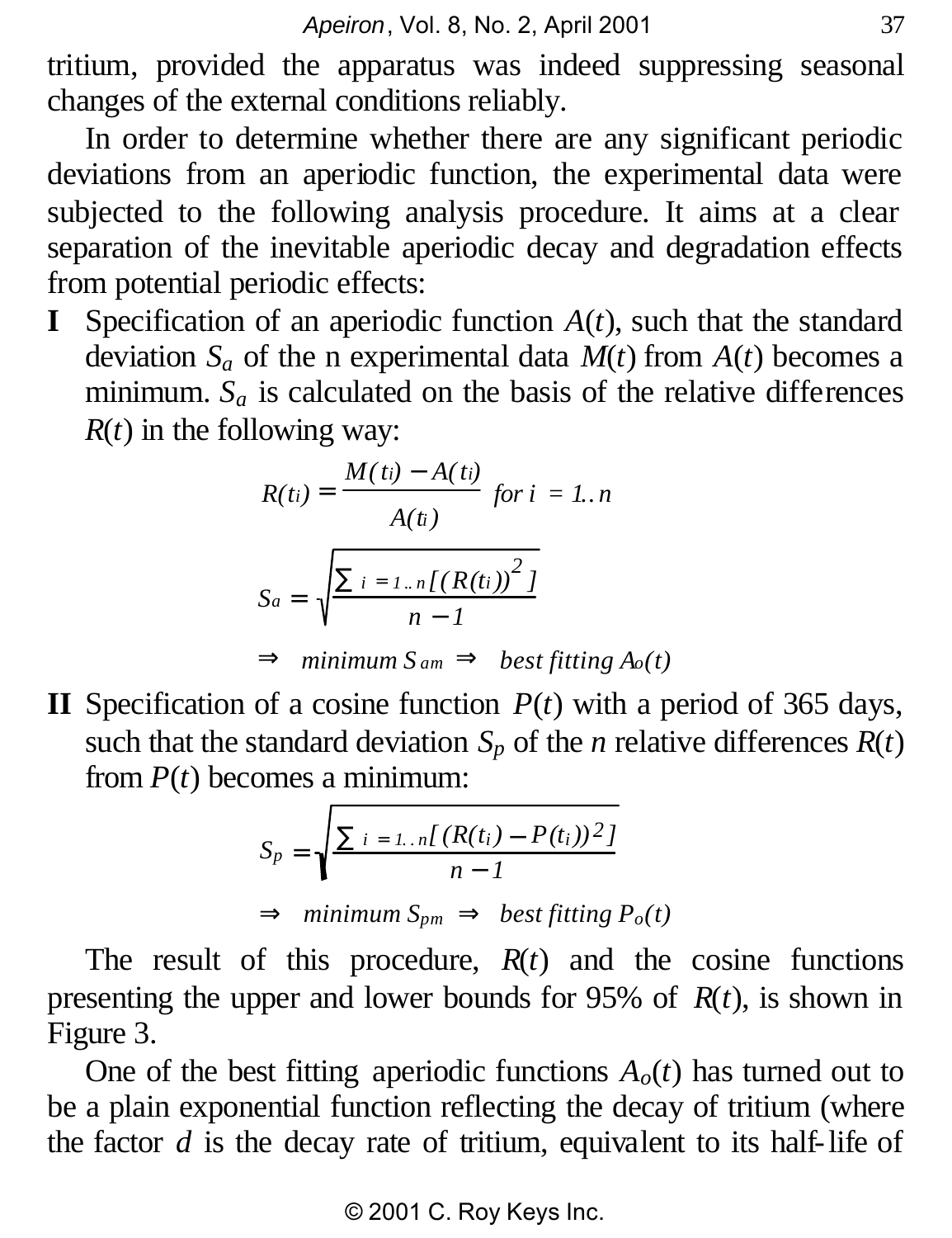

**Figure 3:** Result of the analysis procedure **Legend:** Abscissa: Time t in days; t = 0 is 1 January 1981, 0.00 MET

**Ordinate**: R(t), upper and lower bounds  $(P_0(t) \pm T_{\text{om}})$  for 95% of  $R(t)$ 

12.35 years [4]), multiplied by an exponential function with a nonlinear exponent containing itself an exponential function, reflecting the degradation effects (factor *c*).

$$
A_o(t) = b \times e^{-d \times t} \times e^{-\left(1 - e^{-c \times t}\right)}, \text{ with}
$$
  
• 
$$
b = 1750.5
$$

• 
$$
d = 0.1538 \times 10^{-3} / day
$$

• 
$$
c = 0.82965 \times 10^{-3} / day
$$

For that aperiodic function, the minimum standard deviation is:

$$
S_{am}=\pm 0.257\%
$$

The best fitting cosine function  $P_o(t)$  has its positive peak around mid February and a peak amplitude  $a = 0.37\%$ :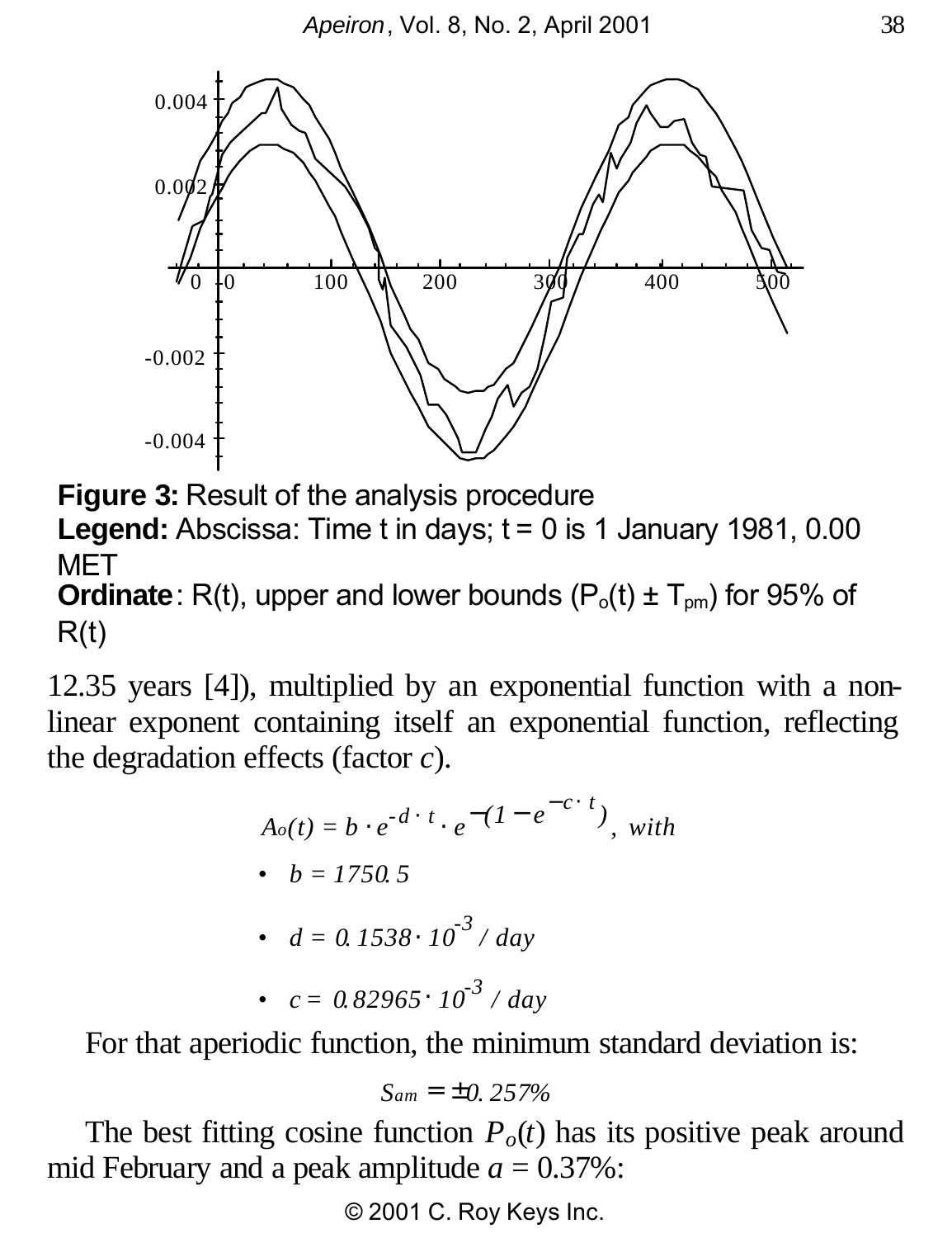

**Figure 4:**  $S_{am}$  dependent on *b*, whereby  $c = 0.82965 \cdot 10^{-3}$ /day

$$
P_o(t) = a \times \cos(2\mathbf{p} \times t / 365 \text{days} - p), \text{ with}
$$

$$
\bullet \quad a = 0.0037
$$

•  $p = 0.81$  (47 days phase shift from  $t = 0$ )

The corresponding minimum standard deviation is:

$$
S_{pm}=\pm 0.040\%
$$

This implies for the given number of measurements  $n = 73$ , that for 95% of the experimental data  $M(t)$ , the deviation of  $R(t)$  from  $P_o(t)$ is within:

$$
T_{pm} = 2 \times S_{pm} = \pm 0.080\%
$$

There is only one measurement value outside this range  $(-0.1\%)$ . For the statistical certainty of 95%, the overall confidence range is:

$$
C_{pm} = \frac{T_{pm}}{\sqrt{n}} = \pm 94 \, ppm
$$

The minimum standard deviation for the periodic case, *Spm*, is very well compatible with the expected experimental error of the monitoring system. It is only about double the calculated "rockbottom" standard deviation  $S_r$  for this experimental set-up, which is due to the rounding error of the digital display: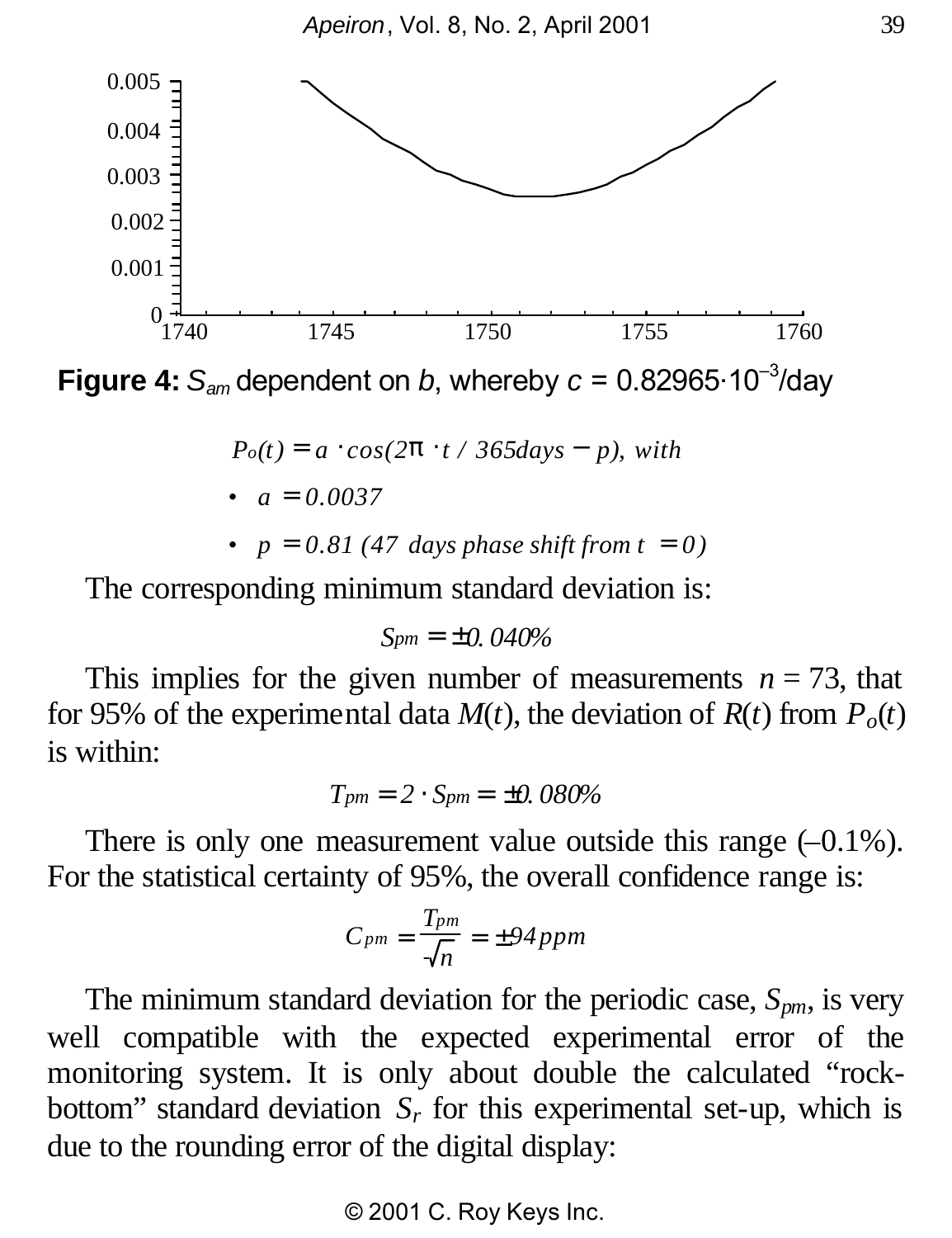$$
S_r=\pm 0.018\%
$$

For judging whether there is indeed a clear separation of the aperiodic decay and degradation effects from periodic effects, it is useful to calculate the ratio between the standard deviations for the aperiodic and for the periodic case:

$$
Q_{ap} = \frac{S_{am}}{S_{pm}} = 6.4
$$

This is a fairly clear indication that there is indeed a significant periodic, sinusoidal deviation from the aperiodic effects.

The result of the above procedure turned out to be fairly insensitive with respect to the choice of the kind of aperiodic function *A*(*t*). Several kinds of aperiodic functions were applied to find an optimum  $A_0(t)$ . All of them gave almost the same relative differences  $R(t)$ , with almost the same values *a* and *p* for  $P_o(t)$ , with almost the same standard deviations  $S_{am}$  as well as  $S_{pm}$ , and with confidence ranges  $C_{pm}$  within  $\pm 100$  ppm. The above specified function  $A_o(t)$  is not better than some others from a statistical analysis point of view, it only has the additional feature to clearly separate the pure tritium decay rate from the degradation effects. The procedural result is necessarily very sensitive with respect to the choice of the aperiodic parameters *b* and *c*, and is also quite sensitive with respect to the choice of the periodic parameters *a* and *p*. Figures 4–7 show the dependencies of the standard deviations *Sam* and *Spm* on these parameters.

#### **4 Discussion of Experimental Results**

There are three major questions to be discussed:

**a)** Due to the relatively fast and hardly calculable degradation, can one derive from the experimental data with sufficient confidence,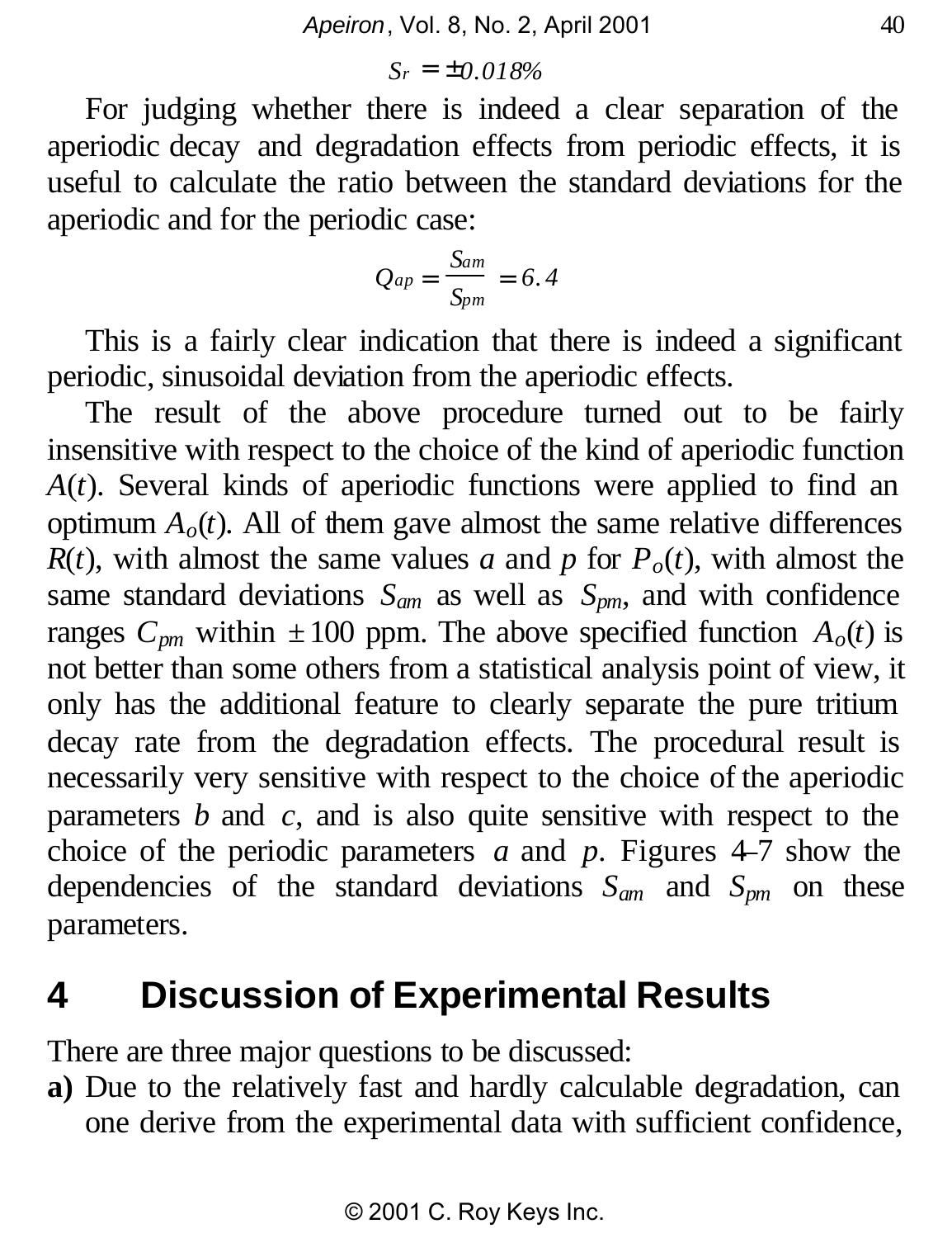

**Figure 5:**  $S_{am}$  dependent on  $c$  ( $\cdot 10^{-3}$ ), whereby  $b = 1750.5$ 

that there is indeed a periodic deviation from the aperiodic degradation and decay?

- **b)** If there is indeed a periodic deviation, is it due to
	- a systematic periodic error caused by an inadequately constructed apparatus, or to
	- a periodic variation of the decay rate of tritium?
- **c)** If there is indeed a periodic variation of the decay rate of tritium, what is its cause?

Question (a) has already been answered. It is true that there are much better methods to measure decay rates than the one applied, where a significant degradation of a part of the monitoring system took place. However, the applied data analysis has filtered out that effect quite reliably. The ratio between the standard deviations for the aperiodic and the periodic case,  $Q_{ap} = 6.4$ , is fairly significant. Thus, according to the applied data analysis, there is little doubt that there is indeed an approx. sinusoidal relative deviation from the aperiodic degradation and decay, with approx.  $\pm 0.37$ % peak amplitude and a period of 365 days, in spite of the relatively short observation time of approx. 1.5 periods.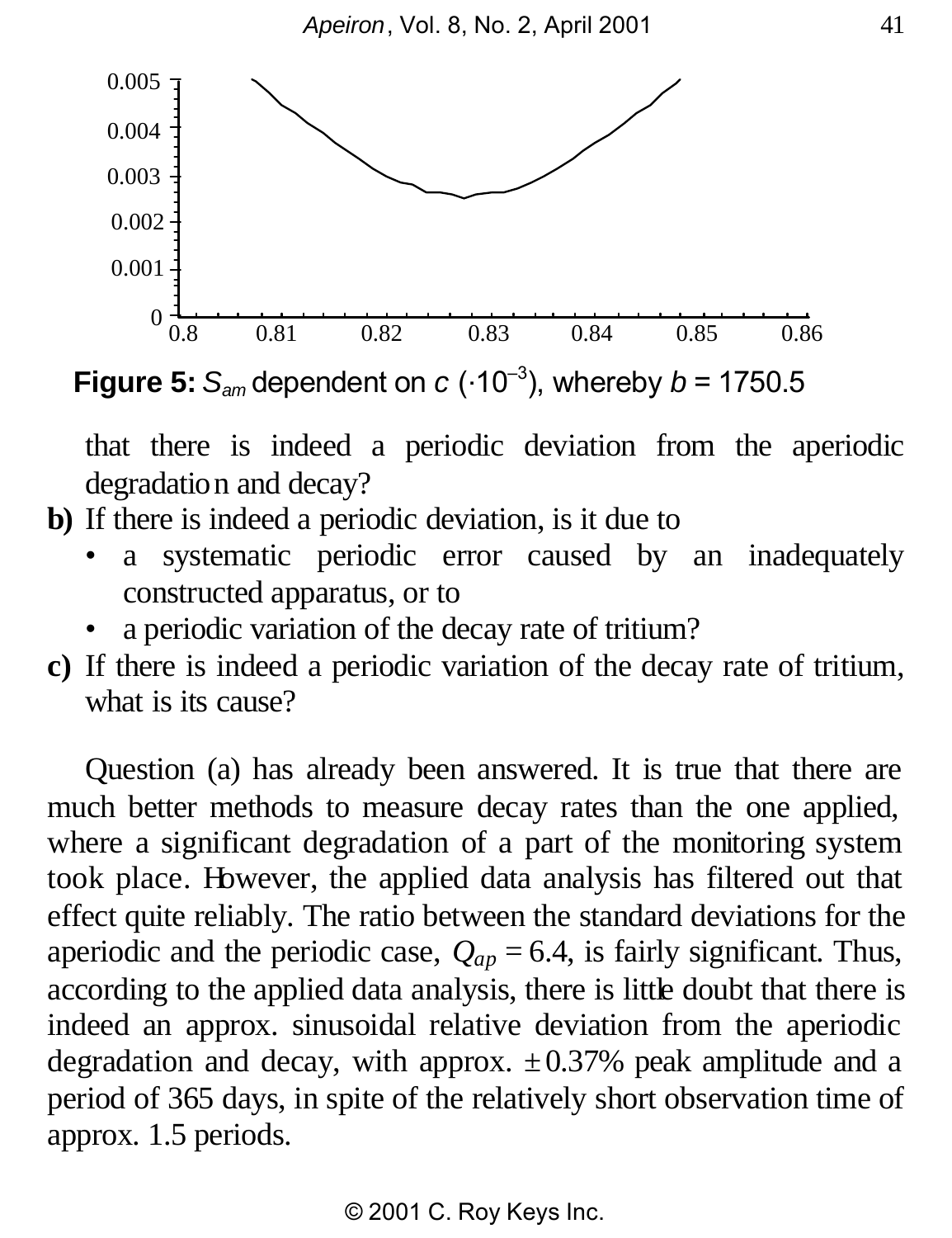

Question (b) is more crucial and difficult. It is obvious that longterm experiments aiming at detecting small periodic variations where the period is very long, are inherently tricky. However, I am confident that seasonal changes of the external conditions (temperature, *etc*.) were ruled out by the construction of the apparatus or at least smaller than the periodic variation measured. Nevertheless, it is just an educated guess that the periodic variation measured is indeed a variation of the decay rate of tritium.

If this were true indeed, then I would answer question (c) as follows: The phase of  $P_o(t)$  is such that the positive peak is around mid February, quite close to the expected positive peak if one assumes that *b*-decay is caused partially by the periodically varying solar neutrino flux and partially by a supposedly more constant neutrino flux from other sources. In my view, this phase match, as well as the fact that the periodic variation is approx. sinusoidal, are fairly strong arguments in favour of that hypothesis.

The following considerations are made under the assumption that the hypothesis is true indeed:

If there were no other neutrino sources than the sun, then the expected peak amplitude of  $P_o(t)$  would be approx.  $\pm 3.3\%$ . That is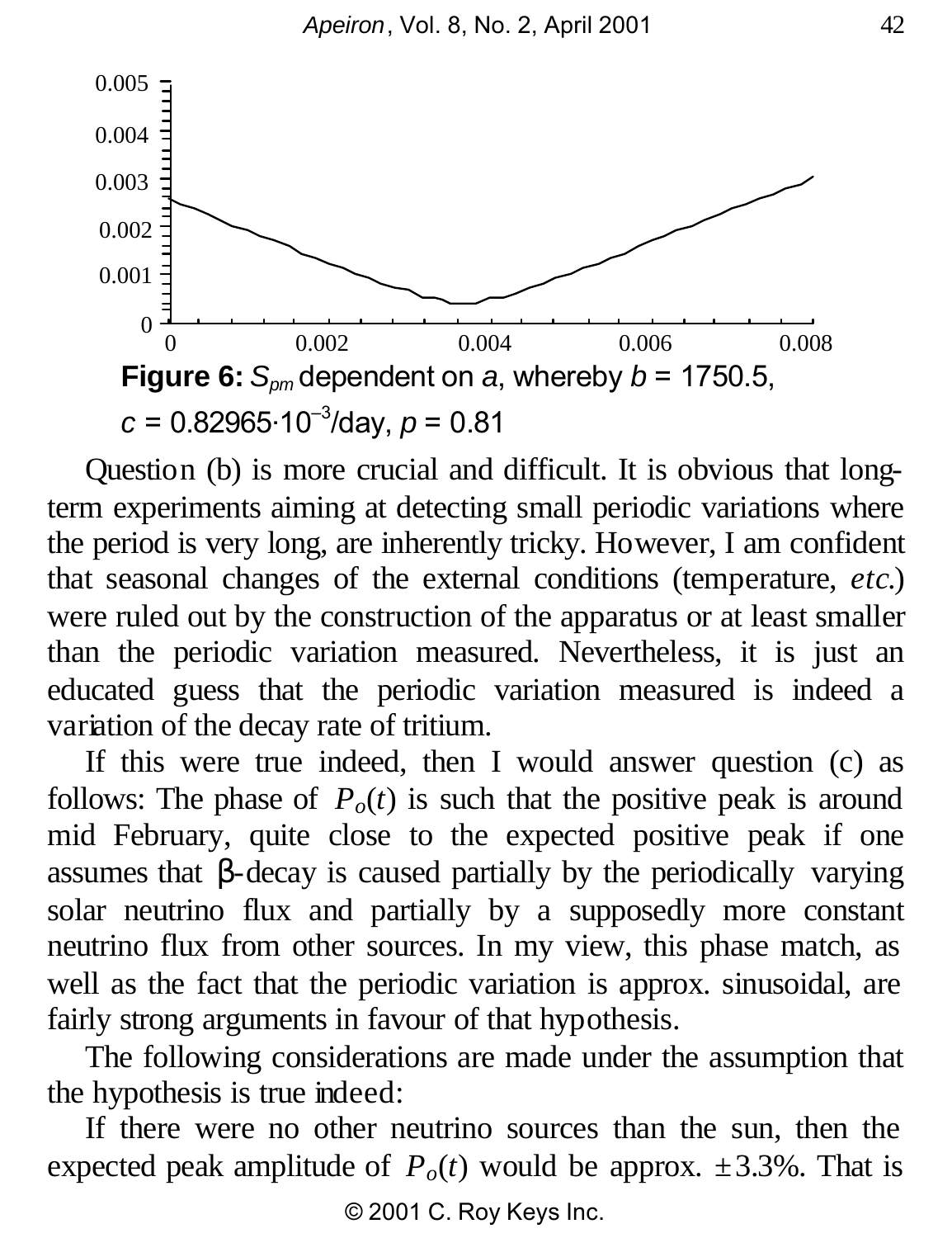

approx. 9 times more than the measured amplitude of  $\pm 0.37$ %. This implies that the neutrino flux from other sources has an approx. 8 times stronger effect on *b*-decay than that from the sun.

As stated above, the deviation of  $R(t)$  from  $P_0(t)$  is statistically within  $T_{pm} = \pm 0.080\%$  for 95% of the experimental data, and *de facto* within  $\pm 0.1\%$  for all data. Since these ranges are very well compatible with the expected experimental error (better than  $\pm$  0.1%), it would hardly make sense to look for harmonics (*i.e.,* to perform a complete Fourier analysis), or for any further potential correlation between the experimental data and other parameters modifying the solar neutrino flux on earth non-annually, such as long-term fluctuations of solar activities. In spite of the little chance, I tried to find a correlation between the deviation of  $R(t)$  from  $P_{o}(t)$  and the daily sunspot numbers on the relevant days in the years 1980 to 1982 [5]. I did not find such a correlation.

The hypothesis does not say in which way neutrinos would cause radioactive decay. Results of contemporary particle physics indicate that it would be very unlikely that neutrinos are used up by the decay in some way and transformed into some end-products of the decay. It would be more likely that neutrinos only trigger the decay, without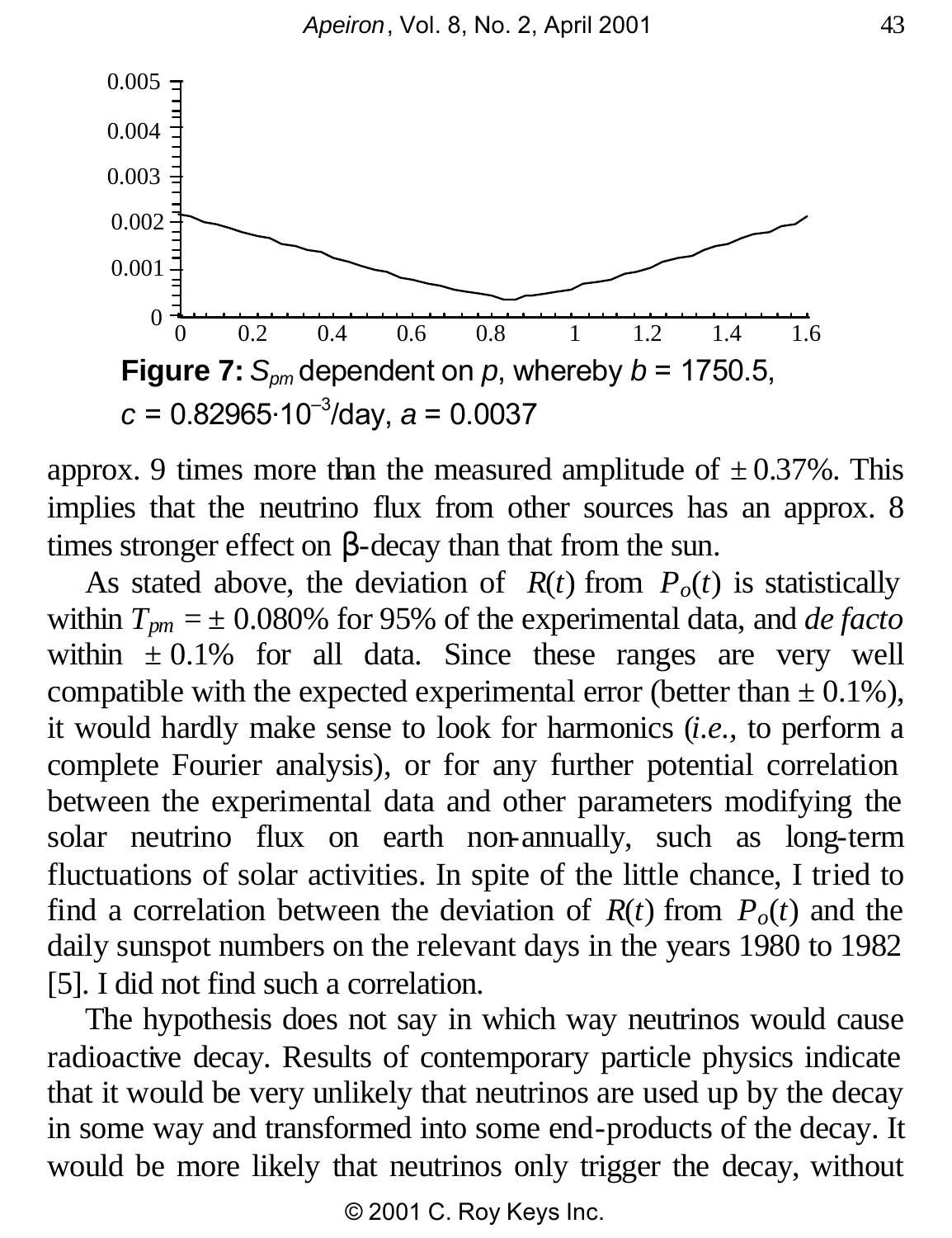being transformed themselves into other particles, similar to catalysts in chemistry.

Note that exact calculation will reveal some slight phase shift and amplitude change of the periodic function  $P_o(t)$  representing the periodically varying decay rate of tritium, due to the influence of the decay rate on the number of remaining tritium atoms. However, these influences are too small to change the result significantly.

# **5 Conclusions**

It is clear to me that most contemporary physicists will dismiss this experiment and its results out of hand, since according to quantum mechanics, radioactive decay occurs in a genuinely random way, and is, at least to a large extent, independent from any external causes. They will simply assume a systematic experimental error due to seasonal or other influences.

My own position about this experiment is as follows: Taking all arguments into account, I consider the hypothesis that *b*-decay is caused by neutrinos, although not really proven beyond doubt, a realistic possibility, realistic enough to justify further research about it. It is my educated guess that on earth, there is a positive correlation between the periodically changing solar neutrino flux and the β-decay of tritium.

Further research does not necessarily only mean new and better experiments. The best option would of course be to perform an experiment of this sort on board of a space ship travelling further away from or closer to the sun than the earth does. However, earthbound investigations may be useful as well. For example, there have been numerous measurements of decay rates performed world-wide over the years. A statistical analysis of all those measurements would be already very helpful to further test the hypothesis, provided the